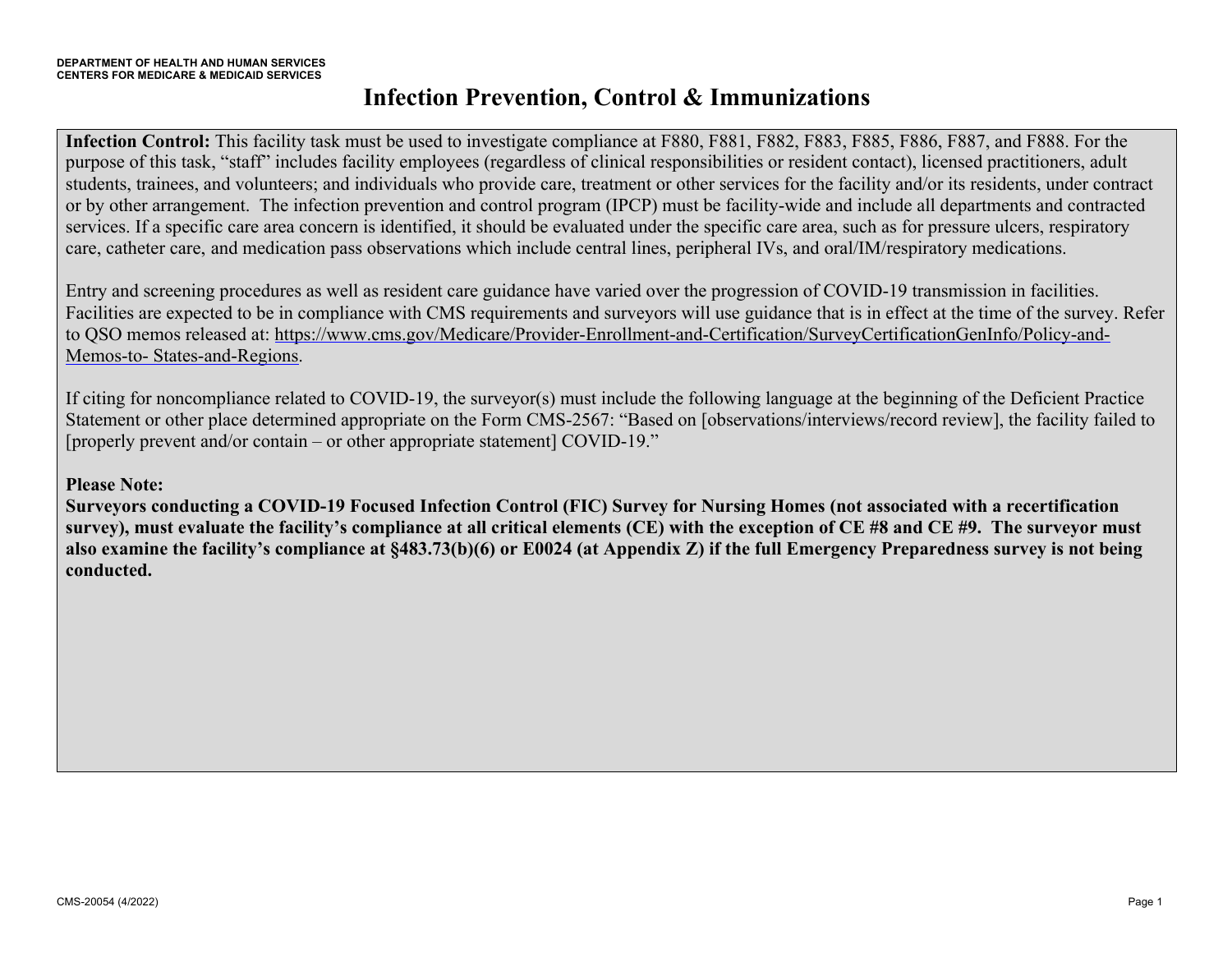| <b>Coordination:</b>                                                                                                                                                                                                                                                                                                                                                                                                                                                                                                                                                                                       |
|------------------------------------------------------------------------------------------------------------------------------------------------------------------------------------------------------------------------------------------------------------------------------------------------------------------------------------------------------------------------------------------------------------------------------------------------------------------------------------------------------------------------------------------------------------------------------------------------------------|
| Each surveyor is responsible for assessing the facility for breaks in infection control throughout the survey and is to answer CEs of concern<br>(e.g., standard and transmission-based precautions, source control).                                                                                                                                                                                                                                                                                                                                                                                      |
| One surveyor performs or coordinates (e.g., immunization review) the facility task to review for:                                                                                                                                                                                                                                                                                                                                                                                                                                                                                                          |
| Standard and transmission-based precautions<br>$\bullet$<br>Resident care for COVID-19<br>$\bullet$<br>Infection Prevention and Control Program (IPCP) standards, policies, and procedures<br>٠<br>Infection surveillance<br>٠<br>Visitor entry<br>٠<br>Staff and resident COVID-19 testing<br>٠<br>Suspected or confirmed COVID-19 reporting to residents, representatives, and families<br>$\bullet$<br>Laundry services<br>٠<br>Antibiotic stewardship program<br>$\bullet$<br><b>Infection Preventionist</b><br>$\bullet$                                                                              |
| Influenza, pneumococcal, and COVID-19 immunizations<br>$\bullet$                                                                                                                                                                                                                                                                                                                                                                                                                                                                                                                                           |
| Sample residents/staff as follows:                                                                                                                                                                                                                                                                                                                                                                                                                                                                                                                                                                         |
| Sample three staff, include at least one staff member who was confirmed COVID-19 positive or had signs or symptoms consistent with<br>$\bullet$<br>COVID-19 (if this has occurred in the facility), for purposes of determining compliance with infection prevention and control national<br>standards such as exclusion from work, testing, and reporting.<br>Sample three residents for purposes of determining compliance with infection prevention and control national standards such as<br>$\bullet$<br>transmission-based precautions, as well as resident care, screening, testing, and reporting. |
| Include at least one resident who was confirmed COVID-19 positive or had signs or symptoms consistent with COVID-19 (if any).<br>$\circ$<br>Include at least one resident on transmission-based precautions (if any), for any reason other than COVID-19.<br>$\circ$                                                                                                                                                                                                                                                                                                                                       |
| Sample five residents for influenza, pneumococcal, and COVID-19 immunizations (select COVID-19 unvaccinated residents).<br>$\bullet$<br>Note: If there are less than five COVID-19 unvaccinated residents, review all unvaccinated COVID-19 residents first. Then, select residents<br>who are fully vaccinated to complete the sample.                                                                                                                                                                                                                                                                    |
| Sample eight staff (four staff and four contracted staff) for COVID-19 immunization review.<br>$\bullet$                                                                                                                                                                                                                                                                                                                                                                                                                                                                                                   |

#### **Standard and Transmission-Based Precautions (TBPs)**

State and Federal surveyors should not cite facilities for not having certain supplies (e.g., Personal Protective Equipment (PPE) such as gowns, N95 respirators, surgical masks) if they are having difficulty obtaining these supplies for reasons outside of their control (e.g., national or regional shortage). However, we do expect facilities to take actions to mitigate any resource shortages and show they are taking all appropriate steps to obtain the necessary supplies as soon as possible. Current CDC guidance for healthcare professionals is located at: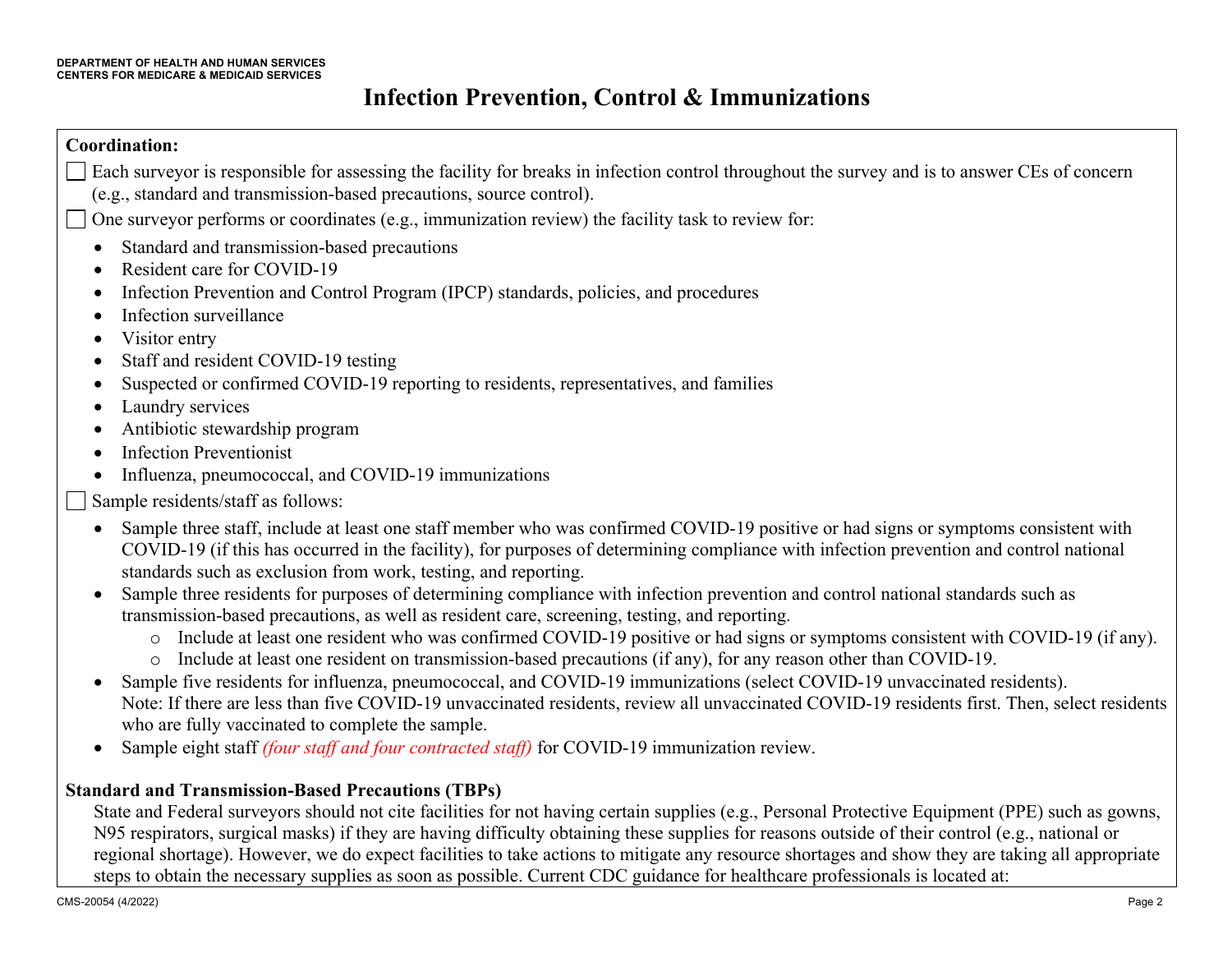https://www.cdc.gov/coronavirus/2019-nCoV/hcp/index.html and healthcare facilities is located at: https://www.cdc.gov/coronavirus/2019 ncov/hcp/us-healthcare-facilities.html. Guidance on strategies for optimizing PPE supply is located at: https://www.cdc.gov/coronavirus/2019 ncov/hcp/ppe-strategy/index.html. If a surveyor believes a facility should be cited for not having or providing the necessary supplies, the State Agency should contact the CMS Regional Location.

#### **General Standard Precautions:**

Staff are performing the following appropriately:  $\Box$ 

- Respiratory hygiene/cough etiquette,
- Environmental cleaning and disinfection, and
- Reprocessing of reusable resident medical equipment (e.g., cleaning and disinfection of glucometers per device and disinfectant manufacturer's instructions for use).

#### **Hand Hygiene:**

- Appropriate hand hygiene practices (i.e., alcohol-based hand rub (ABHR) or soap and water) are followed.
- Staff wash hands with soap and water when their hands are visibly soiled (e.g., blood, body fluids), or after caring for a resident with known or suspected C. difficile infection (CDI) or norovirus during an outbreak, or if endemic rates of CDI are high. ABHR is not appropriate to use under these circumstances.
- Staff perform hand hygiene (even if gloves are used) in the following situations:  $\blacksquare$ 
	- Before and after contact with the resident;
	- After contact with blood, body fluids, or visibly contaminated surfaces;
	- After contact with objects and surfaces in the resident's environment;
	- After removing personal protective equipment (e.g., gloves, gown, eye protection, facemask); and
	- Before performing a procedure such as an aseptic task (e.g., insertion of an invasive device such as a urinary catheter, manipulation of a central venous catheter, and/or dressing care).
- When being assisted by staff, resident hand hygiene is performed after toileting and before meals. How are residents reminded to perform hand hygiene?
- Interview appropriate staff to determine if hand hygiene supplies (e.g., ABHR, soap, paper towels) are readily available and who they contact for replacement supplies.

### **Personal Protective Equipment (PPE) Use For Standard Precautions:**

Determine if staff appropriately use and discard PPE including, but not limited to, the following:  $\blacksquare$ 

- Gloves are worn if potential contact with blood or body fluid, mucous membranes, or non-intact skin;
- Gloves are removed after contact with blood or body fluids, mucous membranes, or non-intact skin (and hand hygiene performed);<br>CMS-20054 (4/2022)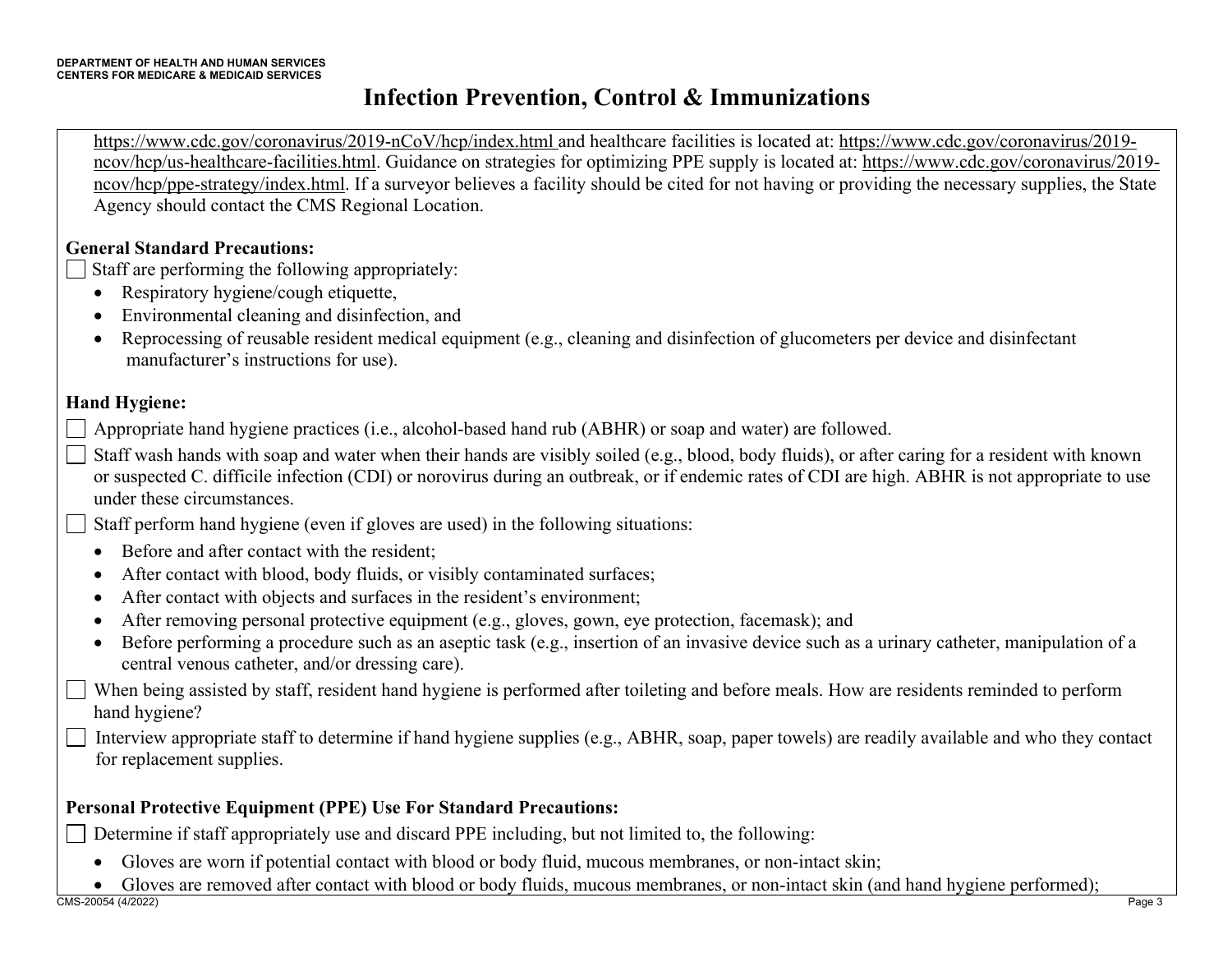- Gloves are changed and hand hygiene is performed before moving from a contaminated body site to a clean body site during resident care;
- An isolation gown is worn for direct resident contact if the resident has uncontained secretions or excretions (e.g., changing a resident and their linens when excretions would contaminate staff clothing);
- Appropriate mouth, nose, and eye protection (e.g., facemasks, goggles, face shield) along with isolation gowns are worn for resident care activities or procedures that are likely to contaminate mucous membranes, or generate splashes or sprays of blood, body fluids, secretions or excretions;
- All staff are following appropriate source control (i.e., facemasks or respirators) in accordance with national standards;
- When COVID-19 is present in the facility, staff are wearing an N95 or equivalent or higher-level respirator, instead of a facemask for aerosol generating procedures;
- PPE is appropriately discarded after resident care, prior to leaving room (except in the case of extended use of PPE per national and/or local recommendations), followed by hand hygiene;
- During the COVID-19 public health emergency, if facilities are experiencing PPE shortages outside of their control, they are using PPE optimization strategies in accordance with national standards; and
- Supplies necessary for adherence to proper PPE use (e.g., gloves, gowns, masks) are readily accessible in resident care areas (e.g., nursing units, therapy rooms).
- Interview appropriate staff to determine if PPE supplies are readily available, accessible, and used by staff, and who they contact for replacement supplies.
- Are there sufficient PPE supplies available to follow infection prevention and control guidelines? In the event of PPE shortages, what procedures is the facility taking to address this issue?
- How do you obtain PPE supplies before providing care?
- Who do you contact for replacement supplies?

#### **Source Control for COVID-19:**

Ensure residents (when receiving visitors or while outside of their room), visitors, and others at the facility are wearing appropriate source  $\blacksquare$ control, in accordance with national standards, while in the facility or while around others outside.

#### **Transmission-Based Precautions (TBP):**

Determine if appropriate transmission-based precautions are implemented, including but not limited to:

- For a resident on contact precautions: staff don gloves and isolation gown before contact with the resident and/or his/her environment;
- For a resident on droplet precautions: staff don a facemask and eye protection (goggles or face shield) within six feet of a resident and prior to resident room entry;
- For a resident on airborne precautions: staff don a fit-tested N95 or higher-level respirator prior to room entry of a resident;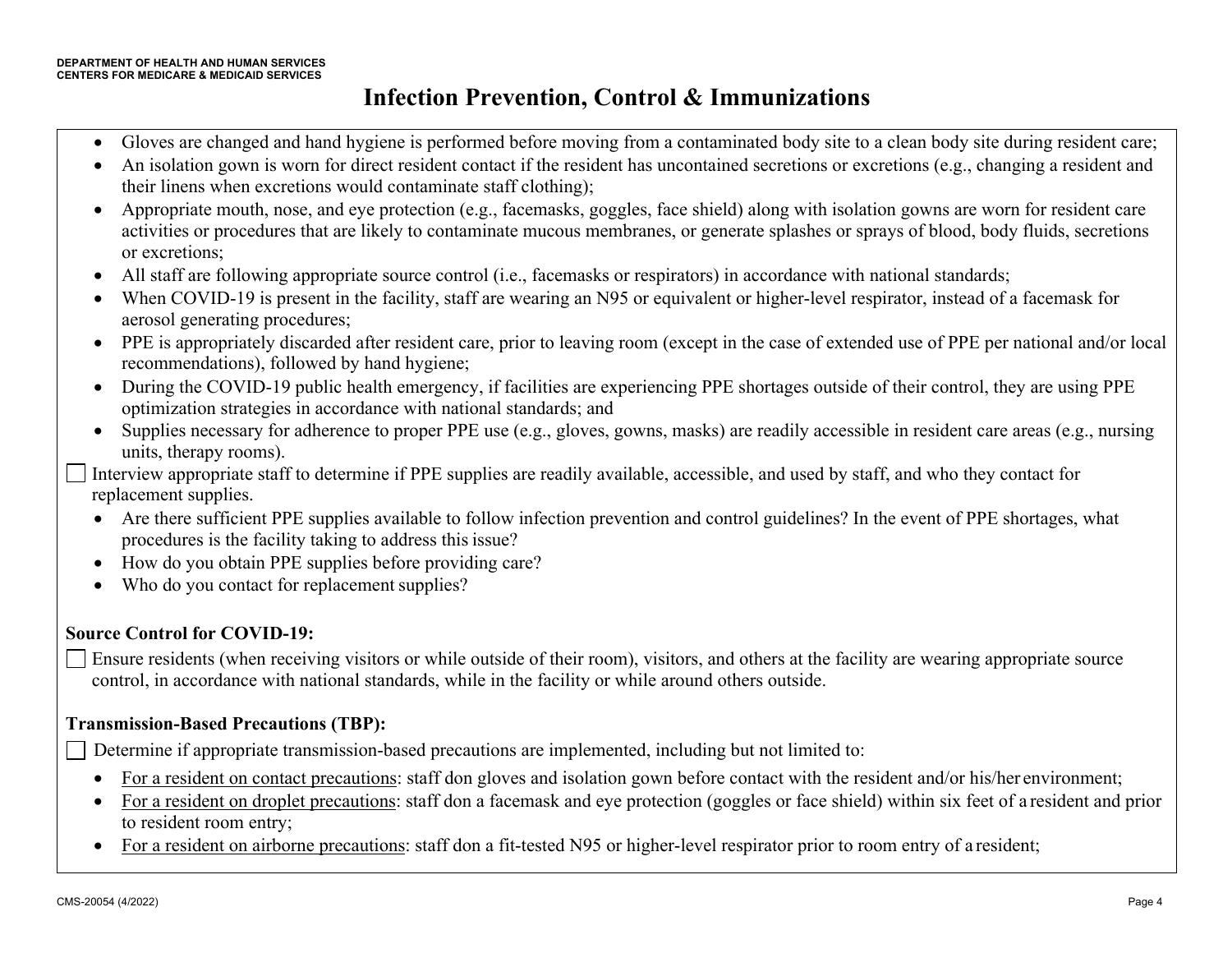- For a resident with an undiagnosed respiratory infection (and tested negative for COVID-19): staff follow standard, contact, and droplet precautions (i.e., facemask, gloves, isolation gown) with eye protection when caring for a resident unless the suspected diagnosis requires airborne precautions (e.g., tuberculosis);
- For a resident with known or suspected COVID-19: staff wear gloves, isolation gown, eye protection and an N95 or higher-levelrespirator if available. A facemask is an acceptable alternative if a respirator is not available.
	- o Some procedures performed on residents with known or suspected COVID-19 could generate infectious aerosols (i.e., aerosol-generating procedures (AGPs)). In particular, procedures that are likely to induce coughing (e.g., sputum induction, open suctioning of airways) should be performed cautiously. If performed, the following should occur:
		- § Staff in the room should wear an N95 or higher-level respirator, eye protection, gloves, and an isolation gown;
		- § The number of staff present during the procedure should be limited to only those essential for resident care and procedure support;
		- AGPs should ideally take place in an airborne infection isolation room (AIIR). If an AIIR is not available and the procedure is medically necessary, then it should take place in a private room with the door closed; and
		- Clean and disinfect the room surfaces with an appropriate disinfectant. Use disinfectants on EPA's List N: Disinfectants for Coronavirus (COVID-19) or other national recommendations.
- Dedicated or disposable noncritical resident-care equipment (e.g., blood pressure cuffs, blood glucose monitor equipment) is used, or if not available, then reusable resident medical equipment is cleaned and disinfected according to manufacturers' instructions using an EPAregistered disinfectant for healthcare settings and effective against the identified organism (if known) prior to use on another resident.
- Objects and environmental surfaces that are touched frequently and in close proximity to the resident (e.g., bed rails, over-bed table, bedside commode, lavatory surfaces in resident bathrooms) are cleaned and disinfected with an EPA-registered disinfectant for healthcare settings and effective against the organism identified (if known) at least daily and when visibly soiled.
- Signage on the use of specific PPE (for staff) is posted in appropriate locations in the facility (e.g., outside of a resident's room, wing, or facility-wide).
- Observe staff to determine if they use appropriate infection control precautions when moving between resident rooms, units and other areas of the facility.
- Interview appropriate staff to determine if they are aware of processes/protocols for transmission-based precautions and how staff is  $\blacksquare$ monitored for compliance.
	- If concerns are identified, expand the sample to include more residents on transmission-based precautions.
- **1. Did the staff implement appropriate standard (e.g., hand hygiene, appropriate use of PPE, environmental cleaning and disinfection, and reprocessing of reusable resident medical equipment) and transmission-based precautions (if applicable)?**  $\Box$  **Yes**  $\Box$  **No F880**

#### **Resident Care for COVID-19**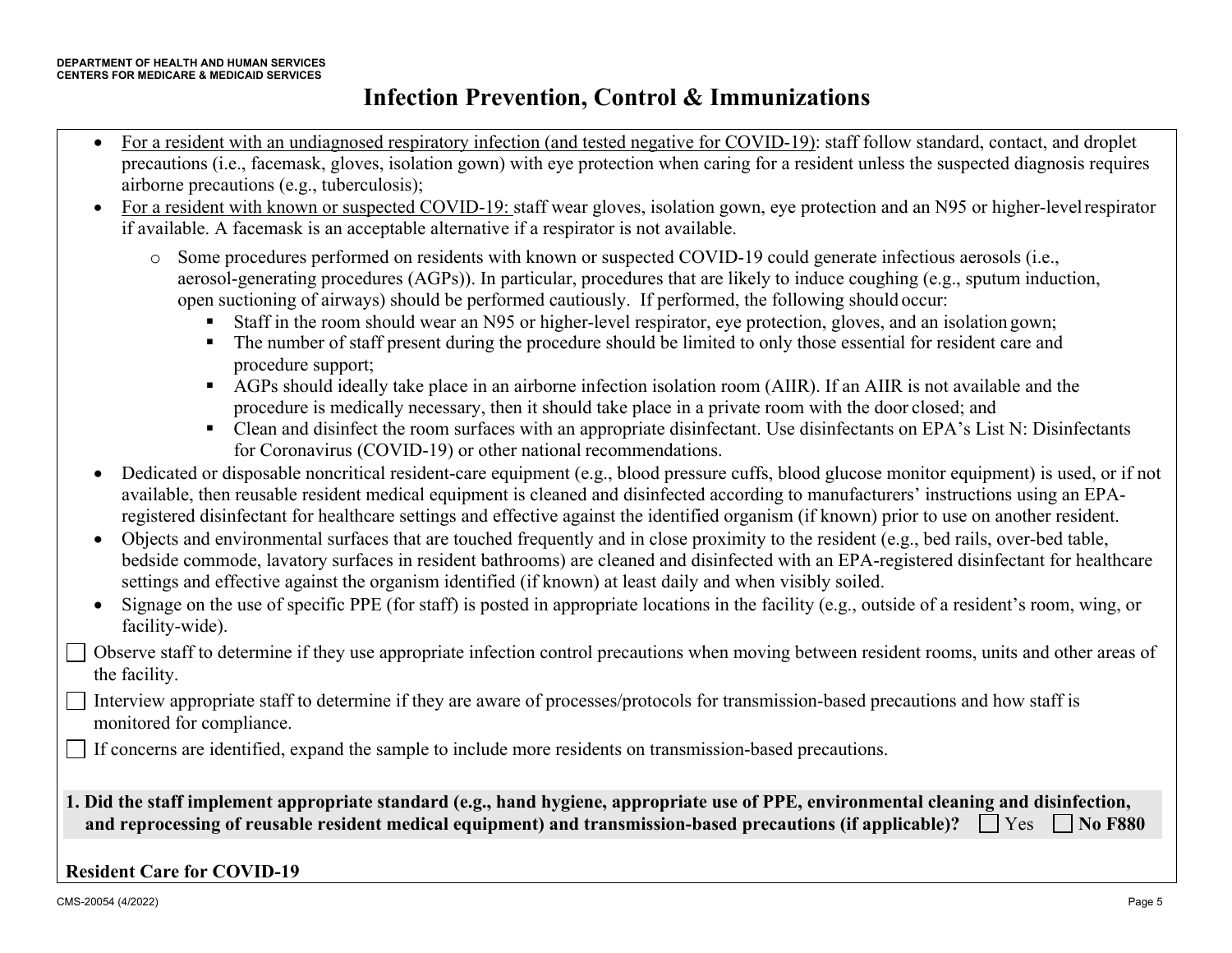| Residents on transmission-based precautions are restricted to their rooms except for medically necessary purposes. If these residents have to<br>leave their room, they are wearing source control, performing hand hygiene, limiting their movement in the facility, and performing social<br>distancing (efforts are made to keep them at least 6 feet away from others).                                                                  |
|----------------------------------------------------------------------------------------------------------------------------------------------------------------------------------------------------------------------------------------------------------------------------------------------------------------------------------------------------------------------------------------------------------------------------------------------|
| The facility ensures only COVID-19 negative, and those not on TBP or under quarantine for COVID-19, participate in group outings, group<br>activities, and communal dining. The facility is ensuring that residents are maintaining social distancing (e.g., limited number of people in<br>areas and spaced by at least 6 feet), performing hand hygiene, and wearing source control, in accordance with national standards.                |
| $\Box$ The facility has a plan (including appropriate placement and PPE use) to manage residents that are new/readmissions, those exposed to<br>COVID-19, and those suspected of COVID-19. These actions are based on national (e.g., CDC), state and/or local public health authority<br>recommendations.                                                                                                                                   |
| The facility has a plan to prevent transmission, including a dedicated space in the facility for cohorting and managing care for residents with<br>COVID-19. These actions are based on national (e.g., CDC), state and/or local public health authority recommendations.                                                                                                                                                                    |
| For residents who develop severe symptoms of illness and require transfer to a hospital for a higher level of care, the facility alerts emergency<br>medical services and the receiving facility of the resident's diagnosis (suspected, observation/quarantine, or confirmed COVID-19) and<br>precautions to be taken by transferring and receiving staff as well as placing source control on the resident during transfer (as tolerated). |
| $\Box$ For residents who need to leave the facility for care (e.g., dialysis, etc.), the facility ensures that residents physically distance and wear source<br>control in accordance with national standards.                                                                                                                                                                                                                               |
| In response to an outbreak, interview staff to determine how the facility ensures that residents physically distance and wear source control in<br>$\mathbf{I}$<br>accordance with national standards.                                                                                                                                                                                                                                       |
| 2. Did staff provide appropriate resident care for COVID-19 related concerns?<br><b>No F880</b><br>Yes                                                                                                                                                                                                                                                                                                                                       |
| <b>IPCP Standards, Policies, Procedures and Education:</b>                                                                                                                                                                                                                                                                                                                                                                                   |
| The facility established a facility-wide IPCP including written IPCP standards, policies, and procedures that are current and based on the<br>facility assessment [according to 483.70(e)] and national standards (e.g., for undiagnosed respiratory illness and COVID-19).                                                                                                                                                                  |
| The facility's policies or procedures include which communicable diseases are reportable to local and/or state public health authorities and<br>contain when to notify if there are clusters of respiratory illness or cases of COVID-19 that are identified or suspected. The facility has a<br>current list of reportable communicable diseases.                                                                                           |
| Staff (e.g., nursing and unit managers) can identify and describe the communication protocol with local/state public health officials (e.g., to<br>whom and when communicable diseases, healthcare-associated infections (as appropriate), and potential outbreaks must be reported).                                                                                                                                                        |
| There is evidence the facility has provided education to staff on COVID-19 (e.g., symptoms, how it is transmitted, self-monitoring for<br>symptoms, work exclusions). How does the facility convey updates on COVID-19 to all staff?                                                                                                                                                                                                         |
| The policies and procedures are reviewed at least annually.                                                                                                                                                                                                                                                                                                                                                                                  |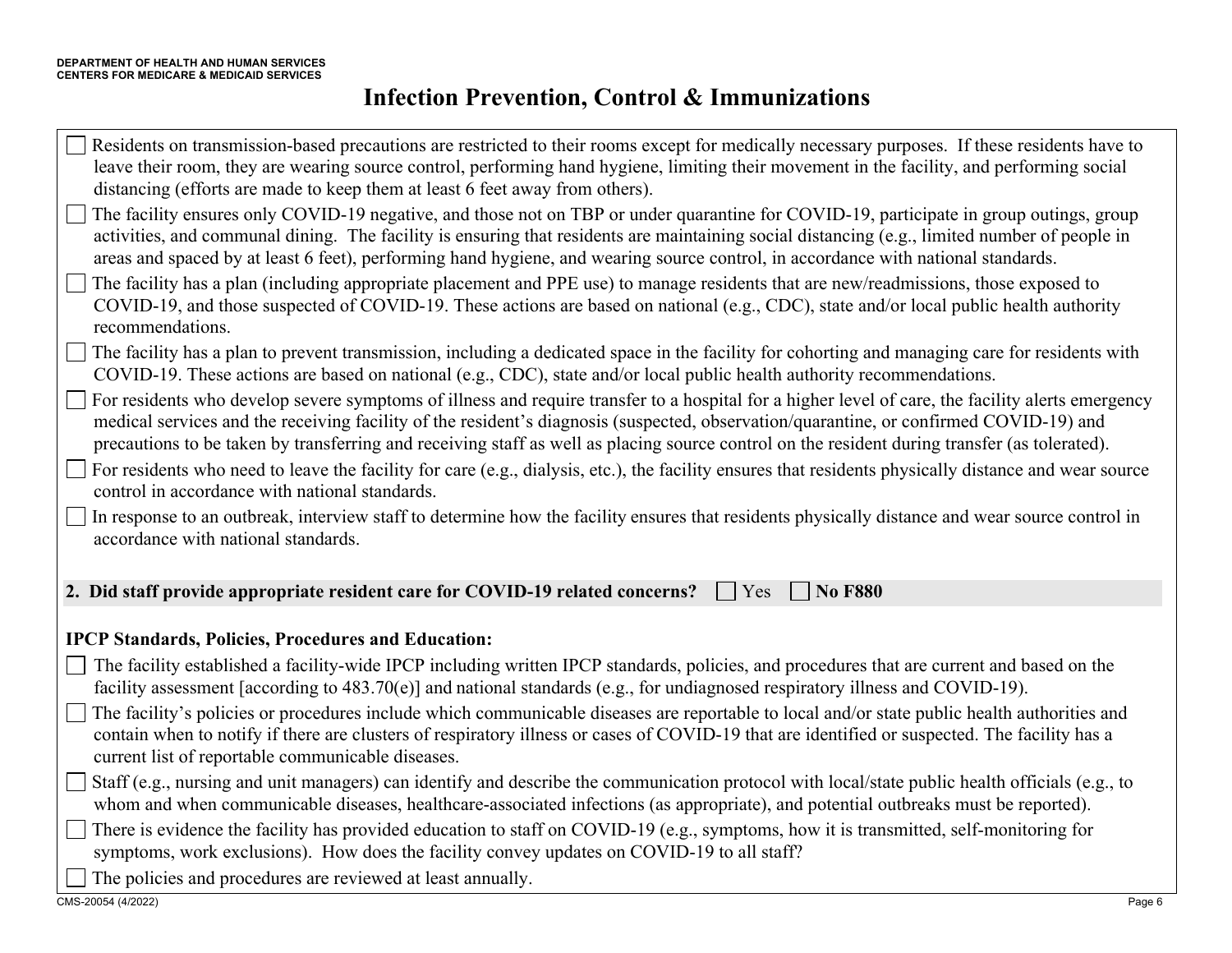| Concerns must be corroborated as applicable including the review of pertinent policies/procedures as necessary.                                                                                                                                                                                                                                                                                                                            |
|--------------------------------------------------------------------------------------------------------------------------------------------------------------------------------------------------------------------------------------------------------------------------------------------------------------------------------------------------------------------------------------------------------------------------------------------|
| 3. Does the facility have a facility-wide IPCP including standards, policies, procedures and education that are current, based on national<br>standards, and reviewed at least annually? $\Box$ Yes $\Box$<br><b>No F880</b>                                                                                                                                                                                                               |
| <b>Infection Surveillance:</b>                                                                                                                                                                                                                                                                                                                                                                                                             |
| The facility has a system in place for staff to report a communicable illness, including symptoms of COVID-19; a positive test for COVID-19;<br>and if he/she meets criteria for quarantine/work exclusion. The facility has a policy for monitoring and evaluating clusters or outbreaks of<br>illness among staff. The facility is documenting staff with signs/symptoms (e.g., fever) of COVID-19 according to their surveillance plan. |
| Interview staff to determine what actions the facility took if they have had signs/symptoms of COVID-19 (e.g., work exclusion, COVID-19<br>testing).                                                                                                                                                                                                                                                                                       |
| If staff develop symptoms at work (as stated above), the facility:                                                                                                                                                                                                                                                                                                                                                                         |
| Informs the facility's infection preventionist and includes information on individuals, equipment, and locations the person came in contact<br>with; and                                                                                                                                                                                                                                                                                   |
| Follows current guidance about returning to work (e.g., local health department, CDC: https://www.cdc.gov/coronavirus/2019-<br>$\bullet$<br>ncov/hcp/guidance-risk-assesment-hcp.html).                                                                                                                                                                                                                                                    |
| The facility identifies the number of residents and staff in the facility, if any, that have fever, respiratory signs/symptoms, or other<br>signs/symptoms related to COVID-19.                                                                                                                                                                                                                                                            |
| The facility identifies the number of residents and staff, if any, that have been diagnosed with COVID-19 and when the first case was<br>confirmed.                                                                                                                                                                                                                                                                                        |
| The facility prohibits employees with a communicable disease or infected skin lesions from direct contact with residents or their food, if direct<br>contact will transmit disease. Staff are excluded from work according to national standards.                                                                                                                                                                                          |
| The facility has established/implemented a surveillance plan, based on a facility assessment, for identifying, tracking, monitoring and/or<br>reporting of infections and outbreaks. For COVID-19 that includes resident surveillance of fever, respiratory illness, or other signs/symptoms<br>of COVID-19 at least daily, and immediately isolate anyone who is symptomatic.                                                             |
| The plan includes early detection, management of a potentially infectious, symptomatic resident that requires laboratory testing and/or the<br>implementation of appropriate transmission-based precautions/PPE (the plan may include tracking this information in an infectious disease<br>$log$ ).                                                                                                                                       |
| The plan uses evidence-based surveillance criteria (e.g., CDC NHSN Long-Term Care or revised McGeer Criteria) to define infections and<br>the use of a data collection tool.                                                                                                                                                                                                                                                               |
| The plan includes ongoing analysis of surveillance data and review of data and documentation of follow-up activity in response.                                                                                                                                                                                                                                                                                                            |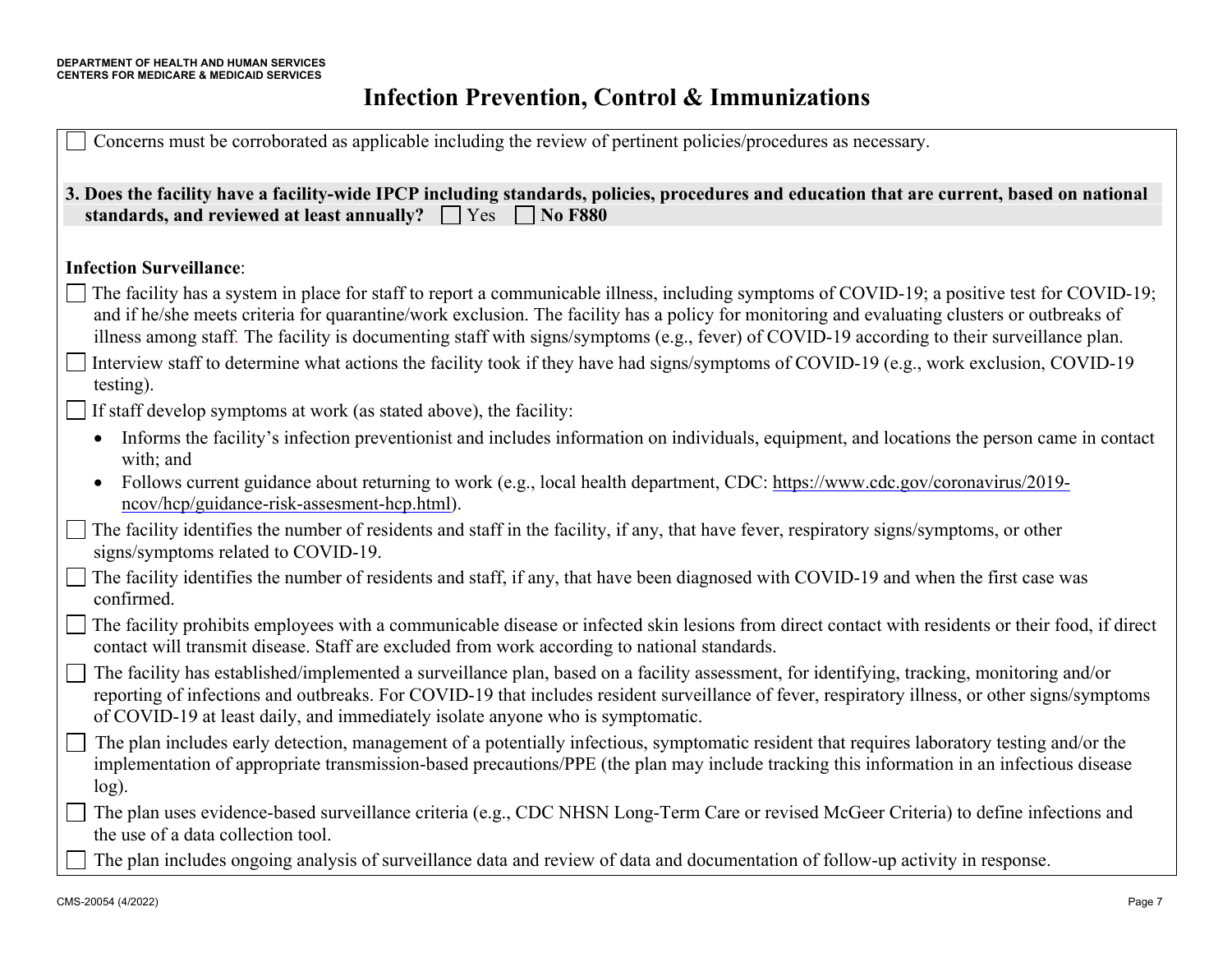| The facility has a process for communicating at time of transfer to an acute care hospital or other healthcare provider the diagnosis to include<br>infection or multidrug-resistant organism colonization status, special instructions or precautions for ongoing care such as transmission-based<br>precautions, medications [e.g., antibiotic(s)], laboratory and/or radiology test results, treatment, and discharge summary (if discharged). |
|---------------------------------------------------------------------------------------------------------------------------------------------------------------------------------------------------------------------------------------------------------------------------------------------------------------------------------------------------------------------------------------------------------------------------------------------------|
| The facility has a process for obtaining pertinent notes such as discharge summary, lab results, current diagnoses, treatment, and infection or<br>multidrug-resistant organism colonization status when residents are transferred back from acute care hospitals.                                                                                                                                                                                |
| Interview appropriate staff to determine if infection control concerns are identified, reported, and acted upon.                                                                                                                                                                                                                                                                                                                                  |
| 4. Did the facility provide appropriate infection surveillance?<br><b>No F880</b><br>Yes                                                                                                                                                                                                                                                                                                                                                          |
| <b>Visitor Entry</b><br>Determine if:                                                                                                                                                                                                                                                                                                                                                                                                             |
| Visitation is conducted according to residents' rights for visitation and in a manner that does not lead to transmission of COVID-19; and<br>Signage posted at facility entrances alerting visitors when they should not enter the facility (e.g., symptoms of illness, under quarantine,<br>tested positive for COVID-19).                                                                                                                       |
| The facility informs those who enter to frequently perform hand hygiene; limit their interactions with others in the facility and surfaces<br>touched; restrict their visit to the resident's room or other location designated by the facility; and follow other current infection prevention and<br>control standards (e.g., social distancing or source control). What is the facility's process for communicating this information?           |
| The facility informs those who enter to monitor for signs and symptoms of COVID-19 and appropriate actions to take if signs and/or<br>symptoms occur.                                                                                                                                                                                                                                                                                             |
| 5. Did the facility inform visitors when they should not enter the facility and inform the visitor of appropriate infection prevention and<br>control actions to take while in the facility? $\Box$ Yes $\Box$ No F880                                                                                                                                                                                                                            |
|                                                                                                                                                                                                                                                                                                                                                                                                                                                   |
| Suspected or Confirmed COVID-19 Reporting to Residents, Representatives, and Families                                                                                                                                                                                                                                                                                                                                                             |
| This CE is relevant to facilities that have had confirmed cases or clusters of suspected COVID-19 infection.                                                                                                                                                                                                                                                                                                                                      |
| Identify the mechanism(s) the facility is using to inform residents, their representatives, and families (e.g., newsletter, email, website, recorded<br>voice message):                                                                                                                                                                                                                                                                           |
|                                                                                                                                                                                                                                                                                                                                                                                                                                                   |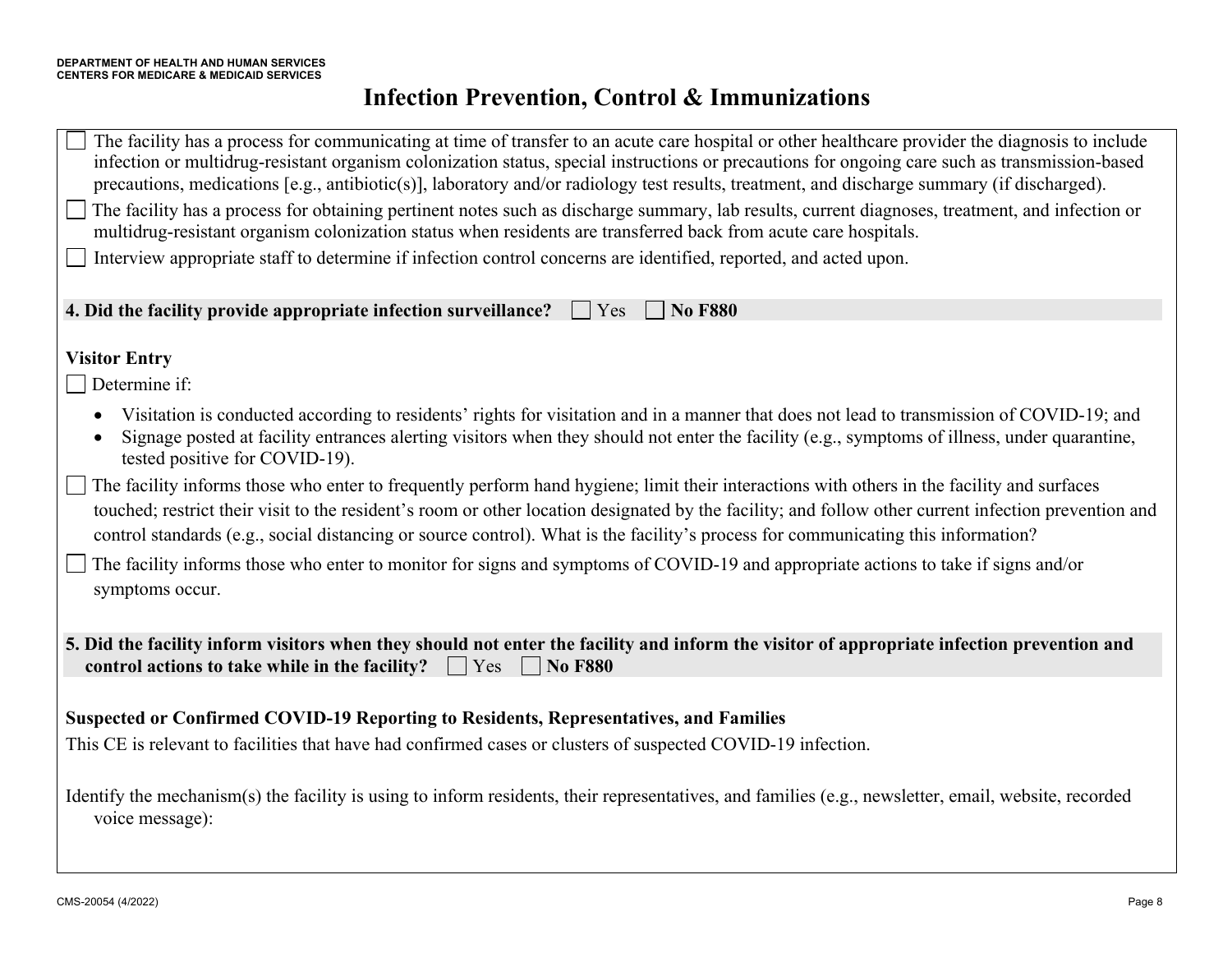The facility informed all residents, their representatives, and families by 5 PM the next calendar day following the occurrence of a single confirmed COVID-19 infection or of three or more residents or staff with new onset of respiratory symptoms that occurred within 72 hours of each other.

The information included mitigating actions taken by the facility to prevent or reduce the risk of transmission, including if normal operations in the nursing home will be altered (e.g., visitation or group activities).

The information did not include personally identifiable information.

The facility provides cumulative updates to residents, their representatives, and families at least weekly or by 5 PM the next calendar day following the subsequent occurrence of either: each time a confirmed COVID-19 infection is identified, or whenever three or more residents or staff with new onset of respiratory symptoms occurs within 72 hours of each other.

Interview a resident and a resident representative or family member to determine whether they are receiving timely notifications.

| 6. Did the facility inform residents, their representatives, and families of suspected or confirmed COVID-19 cases in the facility along |  |  |  |
|------------------------------------------------------------------------------------------------------------------------------------------|--|--|--|
| with mitigating actions in a timely manner? $\Box$ Yes $\Box$ No F885 $\Box$ N/A                                                         |  |  |  |

#### **Staff and Resident COVID-19 Testing** *(Refer to QSO-20-38-NH revised)*

Review the facility's testing documentation (e.g., logs of community transmission levels, testing schedules, staff and resident records, other documentation). If possible, observe how the facility conducts testing, including the use of PPE and specimen collection. If such observation is not possible, interview an individual responsible for testing and inquire how testing is conducted (e.g., "what are the steps taken to conduct each test?").

The facility conducts testing of *staff whose COVID-19 vaccination status is not up-to-date* based on the level of community transmission according to the recommended frequency.

- Based on observation or interview, the facility conducts testing and specimen collection in a manner that is consistent with current standards of practice for conducting COVID-19 tests.
- The facility's documentation demonstrates the facility conducts testing of residents or staff with signs or symptoms of COVID-19 in a manner that is consistent with current standards of practice for conducting COVID-19 tests.
- The facility's documentation demonstrates the facility conducts testing of residents and staff based on the identification of an individual diagnosed with COVID-19 in the facility in a manner that is consistent with current standards of practice for conducting COVID-19 tests.
- The facility takes actions to prevent the transmission of COVID-19 upon the identification of an individual with symptoms consistent with or who tests positive for COVID-19.

The facility has procedures for addressing residents and staff that refuse testing or are unable to be tested.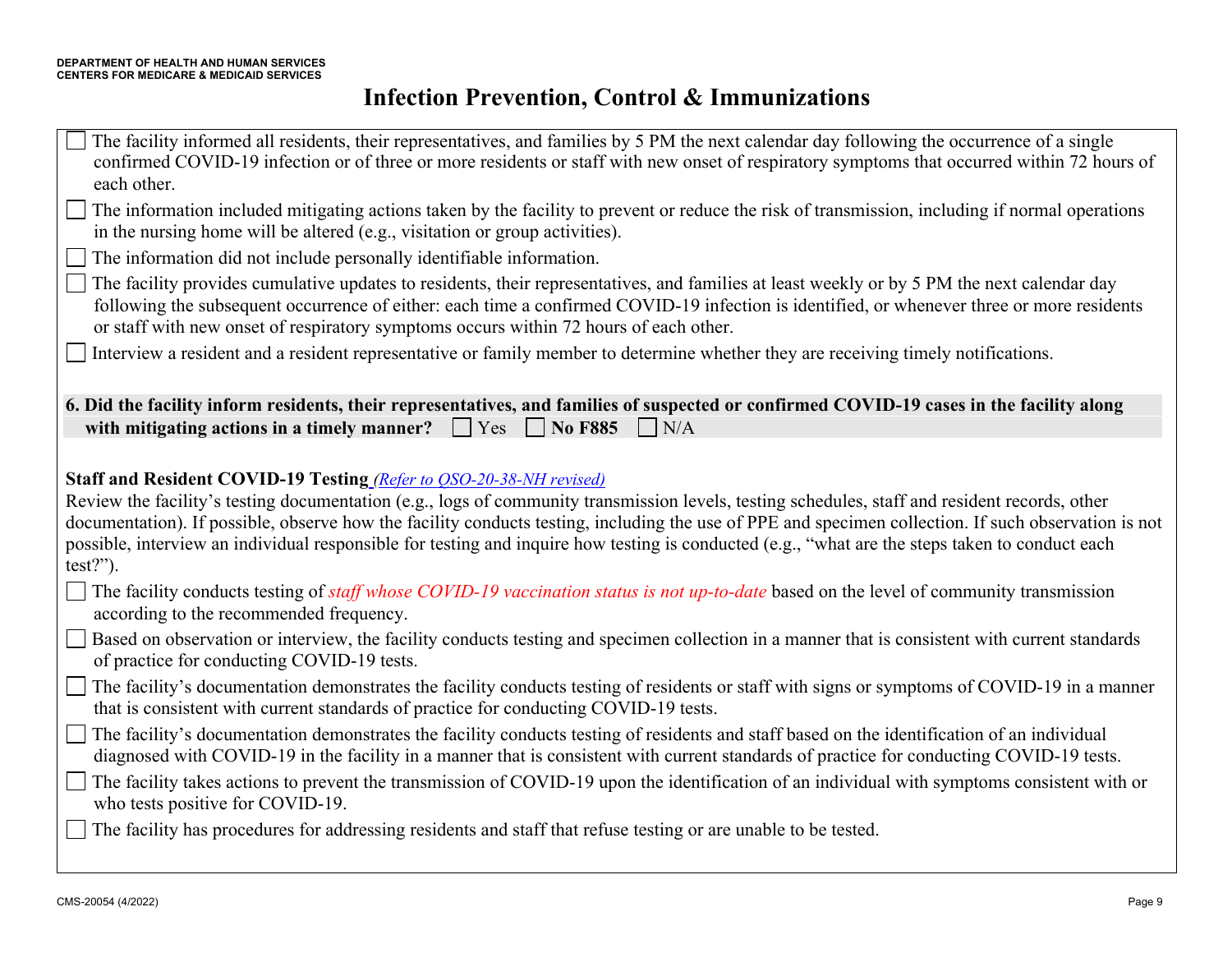If there was an issue related to testing supplies or processing tests, ensure the facility made adequate attempts to obtain supplies by contacting the state and/or local health departments, local laboratories for assistance. If the facility conducts their own tests, they should also contact the supplier.

**7.** Is the facility in compliance with requirements for staff and resident COVID-19 testing?  $\Box$  Yes  $\Box$  No F886

#### **Laundry Services:**

Determine whether staff handle, store, and transport linens appropriately including, but not limited to:

- Using standard precautions (e.g., gloves*,* gowns when sorting and rinsing) and minimal agitation for contaminated linen;
- Holding contaminated linen and laundry bags away from his/her clothing/body during transport;
- Bagging/containing contaminated linen where collected, and sorted/rinsed only in the contaminated laundry area (double bagging of linen is only recommended if outside of the bag is visibly contaminated or is observed to be wet on the outside of the bag);
- Transporting contaminated and clean linens in separate carts; if this is not possible, the contaminated linen cart should be thoroughly cleaned and disinfected per facility protocol before being used to move clean linens. Clean linens are transported by methods that ensure cleanliness, e.g., protect from dust and soil;
- Ensuring mattresses, pillows, bedding, and linens are maintained in good condition and are clean (Refer to F584); and
- If a laundry chute is in use, laundry bags are closed with no loose items.

Laundry Rooms – Determine whether staff:  $\overline{\phantom{a}}$ 

- Maintain/use washing machines/dryers according to the manufacturer's instructions for use;
- If concerns, request evidence of maintenance log/record; and
- Use detergents, rinse aids/additives, and follow laundering directions according to the manufacturer's instructions for use.

| 8. Did the facility store, handle, transport, and process linens properly? $\Box$ Yes $\Box$ No F880 $\Box$ N/A, not a recertification survey |  |  |  |
|-----------------------------------------------------------------------------------------------------------------------------------------------|--|--|--|
|-----------------------------------------------------------------------------------------------------------------------------------------------|--|--|--|

#### **Antibiotic Stewardship Program:**

Determine whether the facility has an antibiotic stewardship program that includes:

- Written antibiotic use protocols on antibiotic prescribing, including the documentation of the indication, dosage, and duration of use of antibiotics;
- Protocols to review clinical signs and symptoms and laboratory reports to determine if the antibiotic is indicated or if adjustments to therapy should be made and identify what infection assessment tools or management algorithms are used for one or more infections (e.g., SBAR tool for urinary tract infection (UTI) assessment, Loeb minimum criteria for initiation of antibiotics);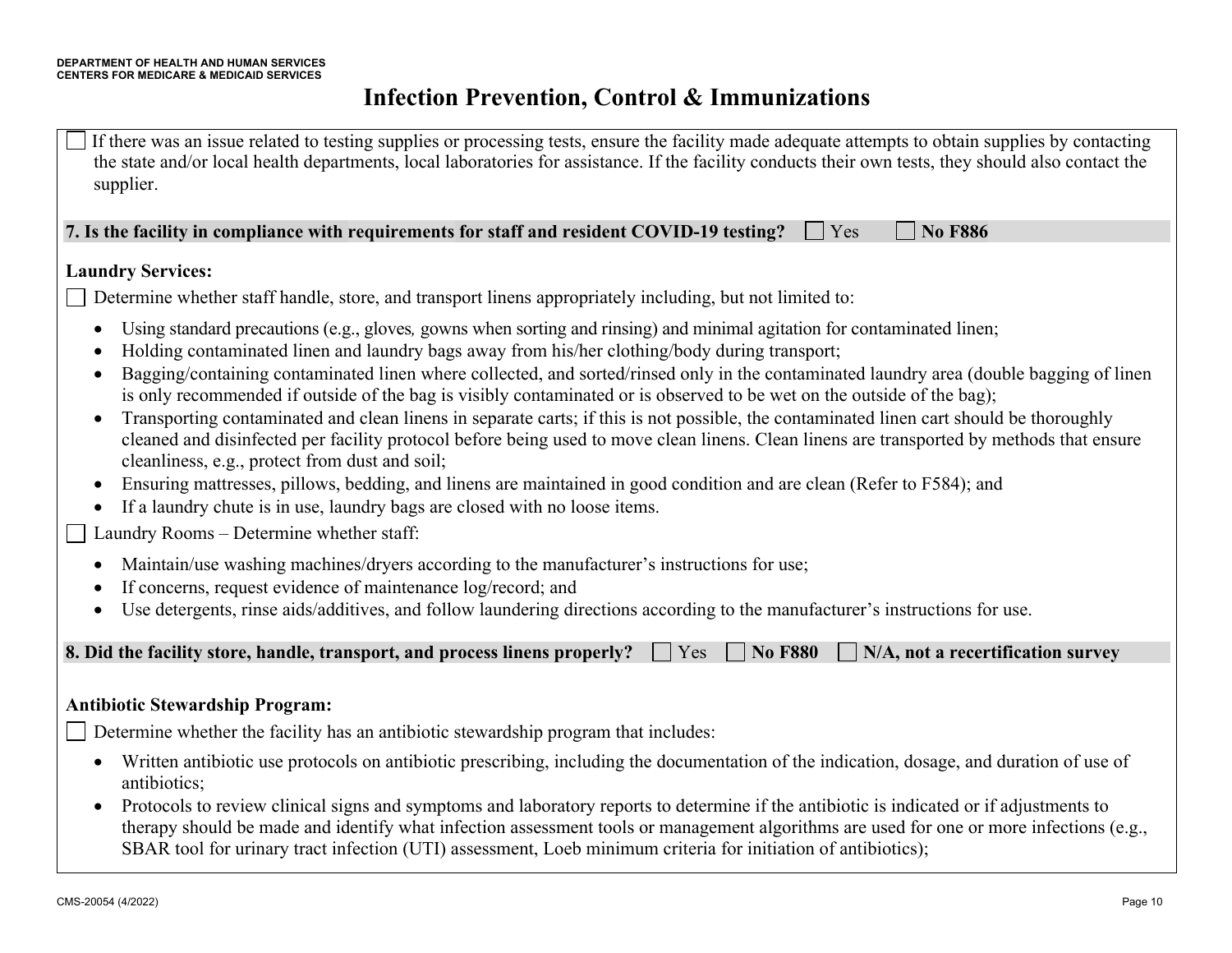• A process for a periodic review of antibiotic use by prescribing practitioners: for example, review of laboratory and medication orders, progress notes and medication administration records to determine whether or not an infection or communicable disease has been documented and whether an appropriate antibiotic has been prescribed for the recommended length of time. Determine whether the antibiotic use monitoring system is reviewed when the resident is new to the facility, when a prior resident returns or is transferred from a hospital or other facility, during each monthly drug regimen review when the resident has been prescribed or is taking an antibiotic, or any antibiotic drug regimen review as requested by the QAA committee; • Protocols to optimize the treatment of infections by ensuring that residents who require antibiotics are prescribed the appropriate antibiotic; and • A system for the provision of feedback reports on antibiotic use, antibiotic resistance patterns based on laboratory data, and prescribing practices for the prescribing practitioner. **9. Did the facility conduct ongoing review for antibiotic stewardship?**  $\Box$  Yes  $\Box$  No F881  $\Box$  N/A, not a recertification survey **Infection Preventionist (IP):**  During interview with facility administration and Infection Preventionist(s), determine the following: The facility designated one or more individual(s) as the infection preventionist(s) who are responsible for the facility's IPCP.  $\Box$  The Infection Preventionist(s) works at least part-time at the facility. The Infection Preventionist(s) completed specialized training in infection prevention and control. **10. Did the facility designate at least one qualified IP, who is responsible for the facility's IPCP?**  $\Box$  Yes  $\Box$  No F882 **Influenza, Pneumococcal, and COVID-19 Immunizations for Residents:**  Select five residents in the sample to review for the provision of influenza, pneumococcal, and COVID-19 immunizations. Note: Include COVID-19 unvaccinated residents as indicated on the vaccination status list. Document the names of residents selected for review.

Review the records of the five residents (influenza, pneumococcal, and COVID-19) for documentation of:

- Screening and eligibility to receive the vaccine(s);
- The provision of education related to the influenza, pneumococcal, and COVID-19 vaccines (such as the benefits and potential side effects);
- The administration of vaccines in accordance with national recommendations, which includes doses administered.
- Facilities must follow the CDC and Advisory Committee on Immunization Practices **(**ACIP) recommendations for vaccines; and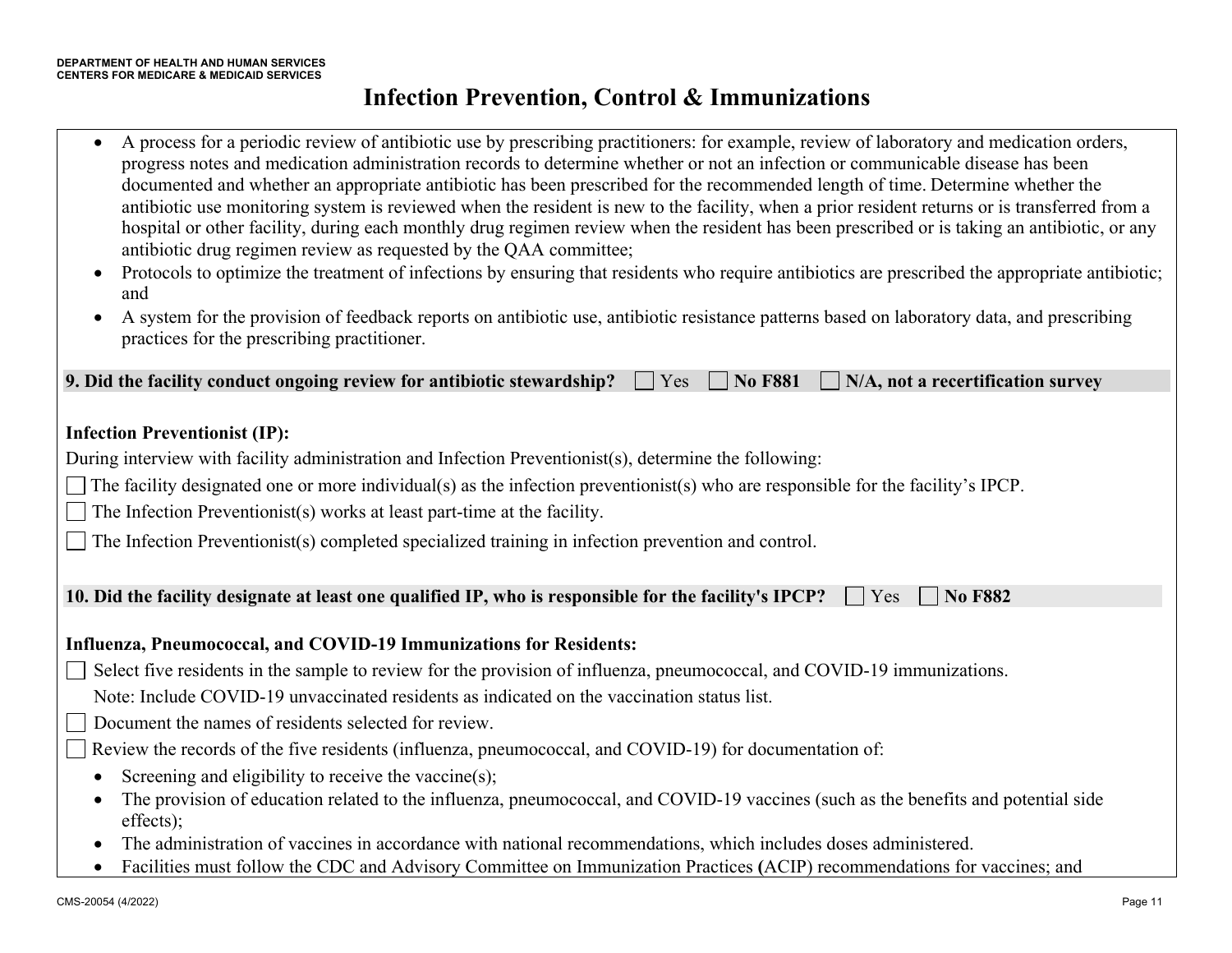| Allowing a resident or representative to accept or refuse the influenza, pneumococcal, and COVID-19 vaccines. If not provided,<br>$\bullet$<br>documentation as to why the vaccine(s) was not provided.                                                                                                                                                                                                                             |
|-------------------------------------------------------------------------------------------------------------------------------------------------------------------------------------------------------------------------------------------------------------------------------------------------------------------------------------------------------------------------------------------------------------------------------------|
| For surveys occurring during influenza season, unavailability of the influenza vaccine can be a valid reason why a facility has not<br>implemented the influenza vaccine program, especially during the early weeks of the influenza season. Similarly, COVID-19 vaccine supplies<br>may be limited. Ask the facility to demonstrate that:                                                                                          |
| The vaccine has been ordered and the facility received a confirmation of the order indicating that the vaccine has been shipped or that the<br>$\bullet$<br>product is not available but will be shipped when the supply is available;<br>It made efforts to obtain the COVID-19 vaccine and provided information to residents on obtaining the vaccine if it is not available; and<br>$\bullet$                                    |
| Plans are developed on how and when the vaccines are to be administered when they are available.<br>$\bullet$                                                                                                                                                                                                                                                                                                                       |
| As necessary, determine if the facility developed influenza, pneumococcal and COVID-19 vaccine policies and procedures for all facility<br>residents. Review policies and procedures and interview facility staff, residents and/or resident representatives to determine:                                                                                                                                                          |
| How residents and/or resident representatives, and staff receive education on the benefits and potential side effects before being offered a<br>$\bullet$<br>vaccine. If multiple doses are required, how residents and/or resident representatives, will again receive education on the benefits and<br>potential side effects before being offered the vaccine;<br>How residents' vaccination status is tracked; and<br>$\bullet$ |
| How screening is conducted for eligibility (e.g., medical contraindications, previous vaccination), the vaccines are offered, and consent or<br>$\bullet$<br>refusal is obtained.                                                                                                                                                                                                                                                   |
| 11. Did the facility provide influenza and/or pneumococcal immunizations as required or appropriate for residents?                                                                                                                                                                                                                                                                                                                  |
| <b>No F883</b><br>Yes                                                                                                                                                                                                                                                                                                                                                                                                               |
| 12. Did the facility provide COVID-19 immunization as required or appropriate for residents?<br>$ $ Yes $ $ No F887                                                                                                                                                                                                                                                                                                                 |
| <b>COVID-19 Vaccination for Facility Staff:</b>                                                                                                                                                                                                                                                                                                                                                                                     |
| <b>Policy and Procedure for Staff COVID-19 Vaccinations:</b>                                                                                                                                                                                                                                                                                                                                                                        |
| Note: If the facility was determined to be in substantial compliance with F888 within the previous six weeks and no substantive changes have been<br>made to the polices and procedures for staff COVID-19 vaccinations, it may not be necessary to conduct a full compliance review of CE #13, CE<br>$#14$ , and CE $#15$ .                                                                                                        |

Determine whether the facility's COVID-19 vaccination policies and procedures for staff include the following:

• All staff (except pending or granted requests for exemptions/temporarily delayed) have received, at a minimum, one dose of COVID-19 vaccine prior to providing care/treatment/services for the facility and/or its residents;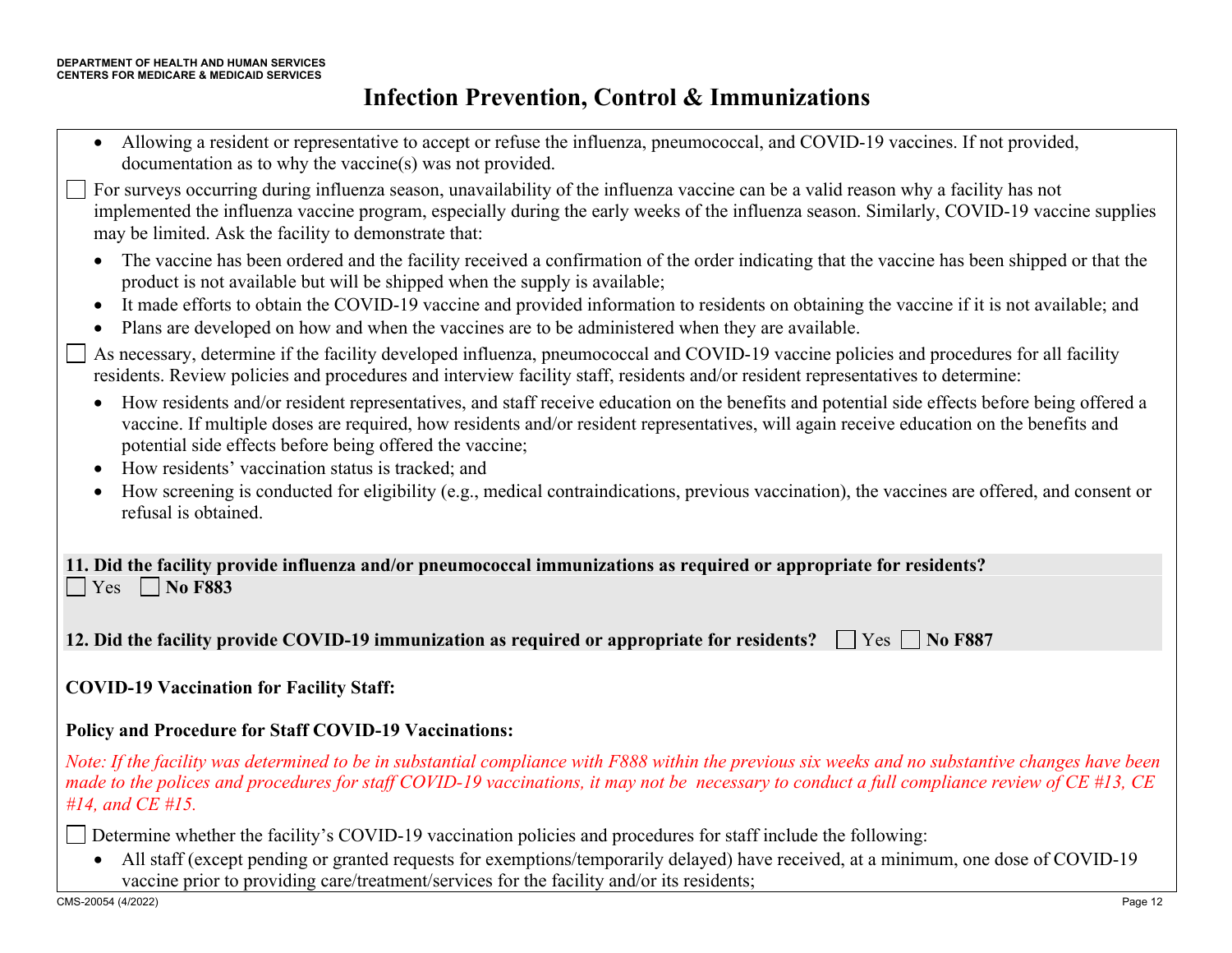- A process to ensure that all staff (except those who have been granted an exemption or have a temporary delay) are fully vaccinated for COVID-19;
- Additional precautions that may include but are not limited to:
	- o Reassigning staff who have not completed their primary vaccination series (including those who have pending requests or been granted an exemption, or who have a temporary delay) to non-resident areas, to duties that can be performed remotely (i.e., telework), or to duties which limit exposure to those most at risk (e.g., assigning to residents who are not immunocompromised, unvaccinated).
	- o Requiring staff who have not completed their primary vaccination series (including those who have pending requests or been granted an exemption, or who have a temporary delay) to follow additional, CDC-recommended precautions, such as adhering to universal source control and physical distancing measures in areas that are restricted from resident access (e.g., staff meeting rooms, kitchen), even if the facility or service site is located in a county with low to moderate community transmission.
	- o Requiring at least weekly testing for staff who have not completed their primary vaccination series (including those who have pending requests or been granted an exemption, or a temporary delay) for or until the regulatory requirement is met. Weekly testing should be conducted in the facility or services site regardless of the level of community transmission.
	- o Requiring staff who have not completed their primary vaccination series (including those who have a pending request or been granted an exemption or who have a temporary delay) to use a NIOSH-approved N95 or equivalent or higher-level respirator for source control, regardless of whether they are providing direct care to or otherwise interacting with residents.
	- o *NOTE: The examples above are not all inclusive and represent actions that can be implemented, however, facilities can choose other precautions that align with the intent of the regulation which is intended to "mitigate the transmission and spread of COVID-19 for all staff who are not fully vaccinated."*
- Track and securely document the COVID-19 vaccination status for all staff, including booster doses;
- Process by which staff may request an exemption from the COVID-19 Health Care Staff vaccination requirements;
- Track and securely document staff who have requested or have been granted an exemption by the facility for COVID-19 vaccination;
- Documentation for each staff who requests medical exemption must include:
	- o The authorized COVID-19 vaccines that are contraindicated and the clinical reasons; and
	- o A practitioner statement that the staff member be exempted from the facility's COVID-19 vaccination requirements; and
	- o Must be signed and dated by a licensed practitioner, who is not the individual requesting the exemption.
- Track/secure documentation of delayed staff vaccination for clinical precautions/considerations; and
- Contingency plans for staff that are not fully vaccinated for COVID-19:
	- o What are the actions the facility will take when staff indicate they will not get vaccinated and do not qualify for an exemption?
	- o Review the facility's plan to ensure it addresses staff who are not fully vaccinated due to an exemption or temporary delay in vaccination. The plan should prioritize those staff that have obtained no doses of any vaccine over staff that have received a single dose of a multi-dose vaccine.
	- o Does the contingency plan include a deadline for staff to have obtained the COVID-19 vaccine?
	- o Does the plan indicate the action taken if the deadline is not met?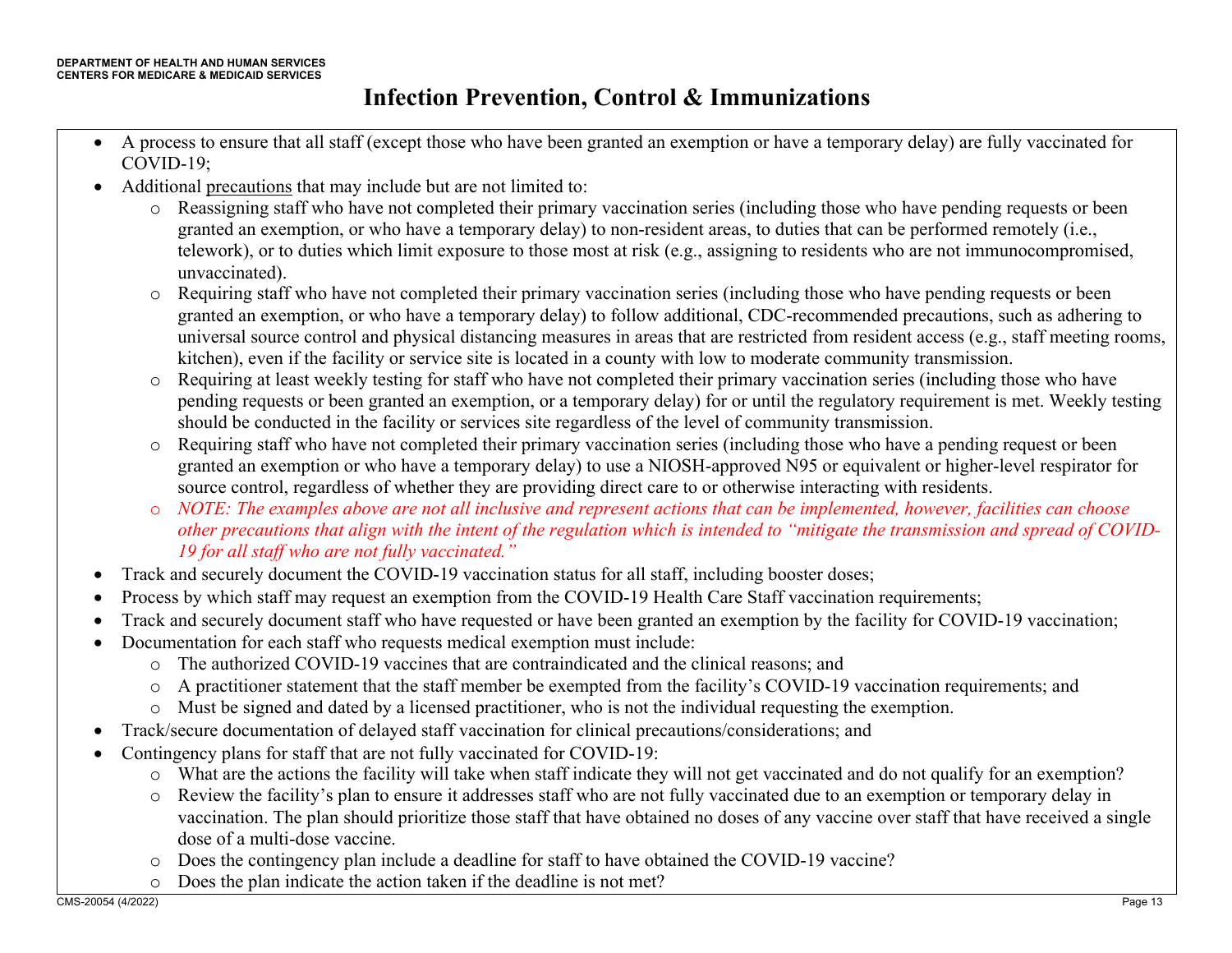| 13. Did the facility develop policies and procedures that address the above components? $\Box$ Yes $\Box$ No F888 $\Box$ N/A, in substantial<br>compliance with no substantive changes since last review in the previous six weeks.                                                                                                                                                                                                                                                        |
|--------------------------------------------------------------------------------------------------------------------------------------------------------------------------------------------------------------------------------------------------------------------------------------------------------------------------------------------------------------------------------------------------------------------------------------------------------------------------------------------|
| Verification of National Healthcare Safety Network (NHSN) data: Please fill in the blanks with data directly from this link.                                                                                                                                                                                                                                                                                                                                                               |
| NHSN as reported for week ending on (report header):                                                                                                                                                                                                                                                                                                                                                                                                                                       |
| <b>Recent Percentage of Staff who are Fully Vaccinated:</b>                                                                                                                                                                                                                                                                                                                                                                                                                                |
| Note: if there is no data present in NHSN, please ask the facility staff the rationale while onsite.                                                                                                                                                                                                                                                                                                                                                                                       |
| Review the COVID-19 Staff Vaccination Matrix or the facility's list of all staff and their vaccination status, which is obtained on the first day<br>of the survey. Calculate the percentage of the current staff who received completed vaccinations using the formula listed in Figure 1 on the<br>Surveyor Instructions on the COVID-19 Staff Vaccination Matrix (do not round). Compare the facility's data with the above NHSN data.                                                  |
| If there is a 10% or less difference between the facility documentation and the NHSN data, no further investigation is required.<br>If there is a greater than 10% difference, ask the facility to verify and explain why there is a significant variation.                                                                                                                                                                                                                                |
| If the information presented to the surveyor is incorrect (and NHSN is correct), or if both sources are incorrect, this likely<br>$\circ$<br>demonstrates the facility's failure to have a process for tracking and securely documenting the COVID-19 vaccination status for all<br>staff [per $§483.80(i)(3)(iv)$ ], consider citing F888.<br>If the information reported to NHSN is incorrect (and the information reviewed onsite is correct) or there is no data present in<br>$\circ$ |
| NHSN, inform the facility to immediately correct the information in the NHSN system.                                                                                                                                                                                                                                                                                                                                                                                                       |
| 14. Did the facility implement their policy and have a process to track and securely document the COVID-19 vaccination status for all<br>staff (per 483.80(i)(3)(iv))? $\Box$ Yes $\Box$ No F888 $\Box$ N/A, in substantial compliance with no substantive changes since last review in the<br>previous six weeks.                                                                                                                                                                         |
| Determine the percentage of staff vaccinated and when to cite F888 in ASE-Q or LTCSP: (Refer to the surveyor instructions section III on<br>the COVID-19 Staff Vaccination Matrix)                                                                                                                                                                                                                                                                                                         |
| Surveys conducted <i>between 30-59 days following issuance of the QSO Memo 22-07-ALL-Revised</i> (effective 01/27/2022–2/27/2022) / QSO-<br>22-09-ALL-Revised (effective 02/14/2022-03/14/2022) / QSO-22-11-ALL-Revised (effective 02/22/2022-03/20/2022)                                                                                                                                                                                                                                  |
| If the percent vaccinated is less than 100% of all staff have received at least one dose of COVID-19 vaccine, or have a pending request for,<br>or have been granted a qualifying exemption, or identified as having a temporary delay as recommended by the CDC, cite F888.                                                                                                                                                                                                               |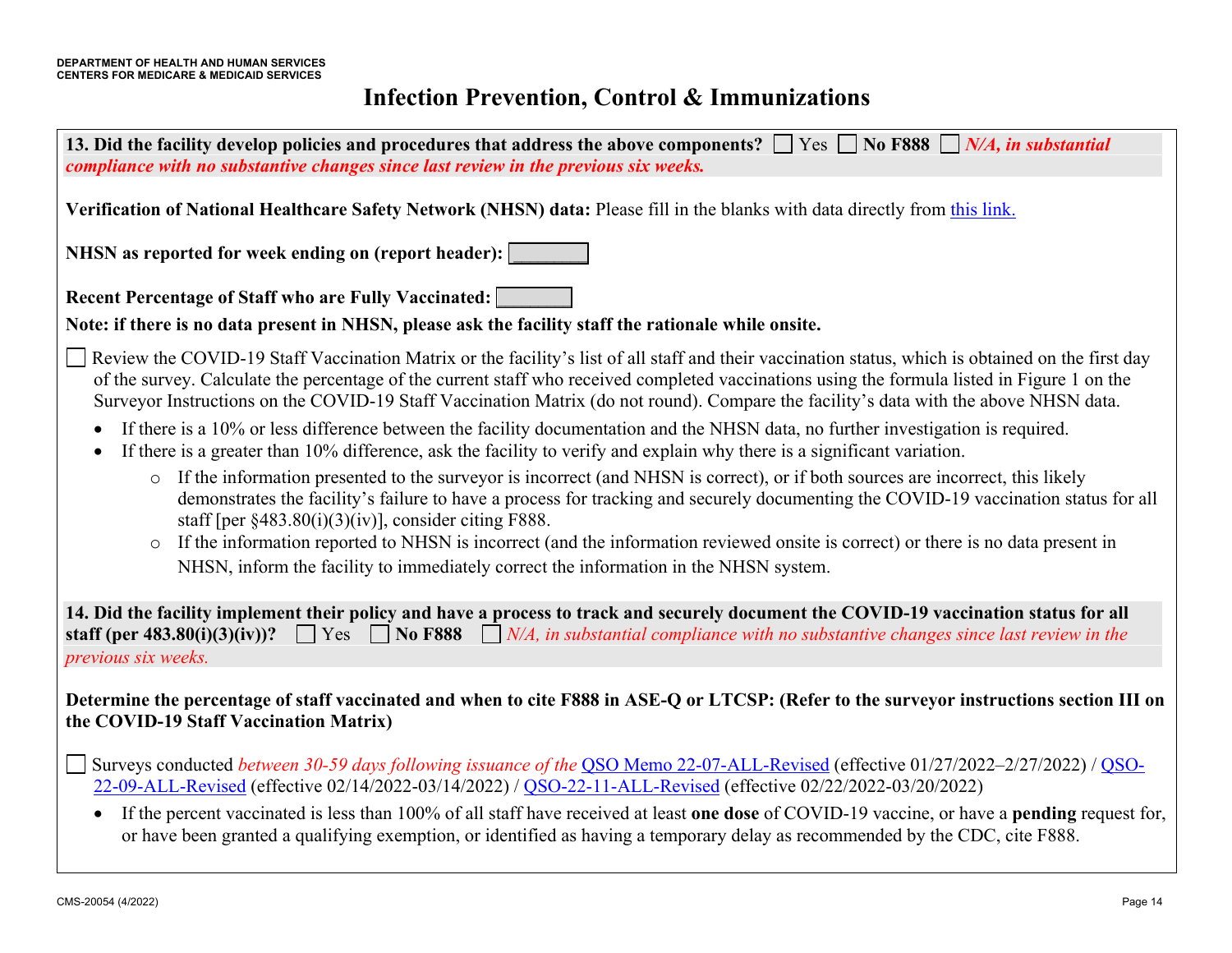- Surveys conducted *60 days and thereafter following issuance of the* QSO-22-07-ALL-Revised (effective on 02/28/2022 and thereafter) / QSO-22-09-ALL-Revised (effective 03/15/2022 and thereafter) / QSO-22-11-ALL-Revised (effective 03/21/2022 and thereafter)
	- If the percent vaccinated is less than 100% of all staff have received at least **one dose of a single-dose vaccine**, or **all doses of a multiple vaccine series**, or have been **granted** a qualifying exemption, or identified as having a temporary delay recommended by the CDC, cite F888.

#### **Record Review, Staff Interviews, and Observations:**

- Randomly select *4 staff* from the completed COVID-19 Staff Vaccination Matrix, as described below, unless concerns exist for specific staff (e.g., complaints, infection control practice observations).
	- *2* vaccinated *direct care* staff
		- o *1* certified nurse aide (CNA).
		- o *1 additional direct care staff.*
	- *2* unvaccinated staff (if available)
		- o *1 unvaccinated staff without exemption or temporary delay.*
		- o 1 unvaccinated staff with a medical exemption.

**Note:** If there are no staff who meet one of the above unvaccinated criteria, you do not need to increase the sample size for another category. If the surveyor identifies any staff that were not vaccinated and were not granted a qualifying exemption or have a temporary delay (and weren't marked as such on the staff matrix), that individual(s) should be added to the sample.

*Ask the facility for information on how they ensure that their contractor staff are compliant with the vaccination requirement.* 

*From the list of contracted companies provided by the facility during the entrance conference, select 2 contract companies (1 direct care and 1 non-direct care). Ask the facility for a list of contracted staff from each of the two companies selected who are scheduled to provide services during the survey. Randomly select 2 contracted staff from each list.* 

- *2 direct care contracted staff*
- *2 non-direct care contracted staff*

*Ask facilities to obtain the contracted staff vaccination status for these individuals from the contract company.*

*Note: If there are no contracted staff scheduled to be onsite during the survey, you do not need to increase the sample size for another category. Failure of contract staff to provide evidence of vaccination status reflects noncompliance and should be cited at F888 under the requirement to have policies and procedures for ensuring that all staff are fully vaccinated, except for those staff who have been granted exemptions or a temporary delay at 483.80(i)(3)(ii).*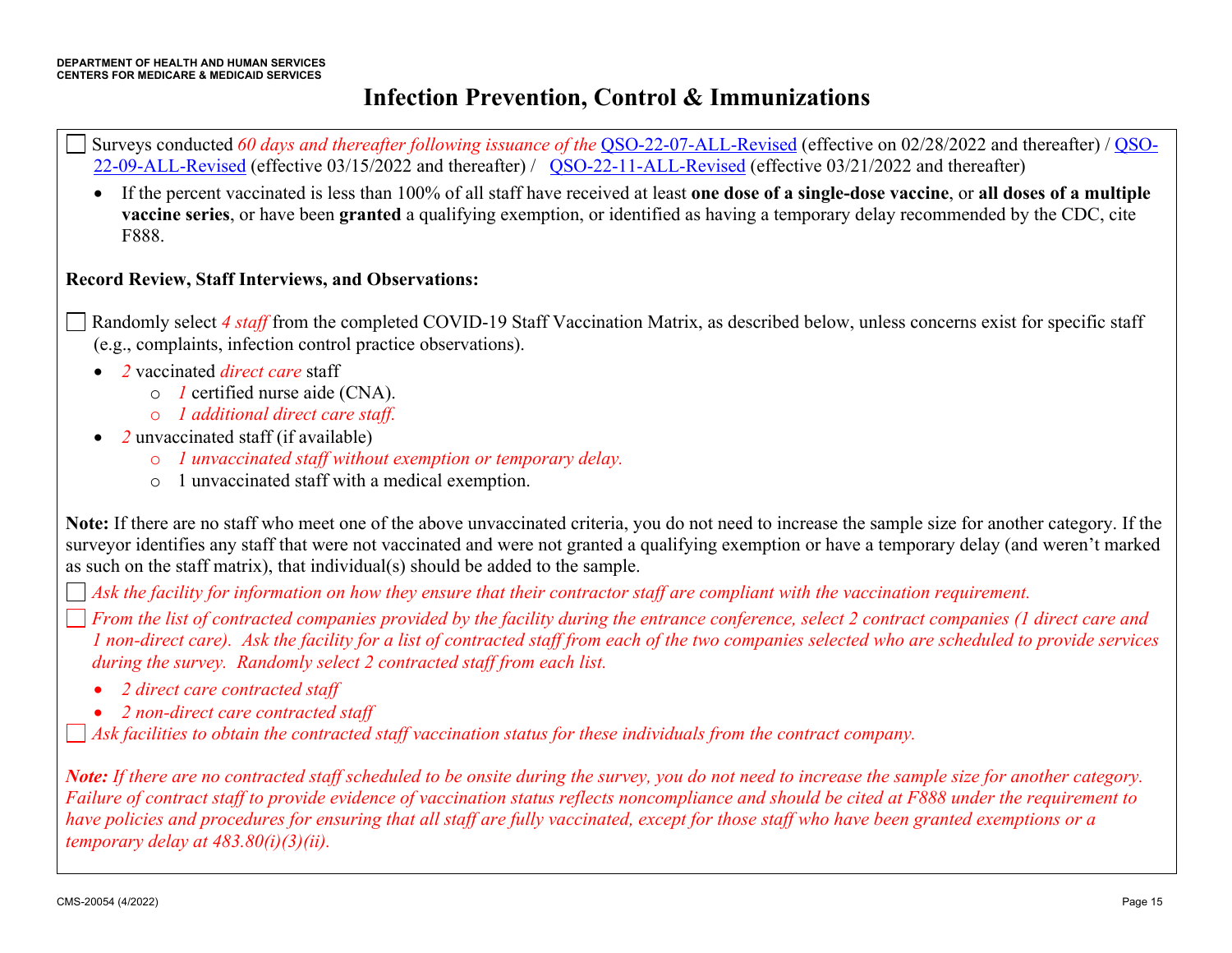Observe and interview sampled staff who are not vaccinated to ensure additional precautions are in place to help prevent the spread of COVID-19.

- If reassigned: When were you reassigned duties?
- Are you being tested for COVID-19? If so, how often?
- Observe staff to determine whether they are using additional CDC-recommended precautions, including universal source control (use a NIOSH-approved N95 or equivalent or higher-level respirator for source control) and maintaining physical distance including areas that are restricted from resident access (e.g. staff meeting rooms, kitchen).
- Determine whether other additional precautions are in place to mitigate the transmission of COVID-19.
- *NOTE: The examples above are not all inclusive, and represent actions that can be implemented, however, facilities can choose other precautions that align with the intent of the regulation which is intended to "mitigate the transmission and spread of COVID-19 for all staff who are not fully vaccinated."*

For sampled staff, determine whether the COVID-19 vaccination documentation includes the following:

- Screening and eligibility to receive the vaccine $(s)$ ; and
- The provision of education related to the COVID-19 vaccines such as the benefits and potential side effects; and offering of the COVID-19 vaccines to staff by the facility per requirements at 42 CFR 483.80(d)(3), F887.

**Note:** These provisions do not apply to sampled staff that received their vaccination outside of the facility.

For sampled **vaccinated** *staff and contracted* **staff**, determine whether the facility *or contract company* documented the vaccination status for:

- a single-dose COVID-19 vaccine, or
- all required doses for a multi-dose COVID-19 vaccine, and
- a booster dose.
- For the sampled **unvaccinated staff**:
	- For staff who **do not have an exemption or reason for temporary delay,** ask the following:
		- o Are you scheduled to receive a COVID-19 vaccine? If so, confirm the staff is scheduled.
		- o If the staff isn't scheduled to receive a vaccine: Do you have a request for exemption pending?
		- o When did the facility become aware staff did not have an exemption or reason for temporary delay?
		- o What actions did the facility take to educate and offer COVID-19 vaccines to staff?
		- o What actions did the facility take when staff indicated that they will not get vaccinated and do not qualify for an exemption?
	- For staff who have requested and/or are granted **medical exemption,** verify facility records are tracked, secure, and include the following:
		- o Which COVID-19 vaccine is clinically contraindicated;
		- o The recognized clinical reasons for the contraindication;
		- o A statement by the practitioner recommending the staff member be exempted from the COVID-19 vaccination requirement; and
		- o A signature and date by a licensed practitioner who is not the individual requesting the exemption.